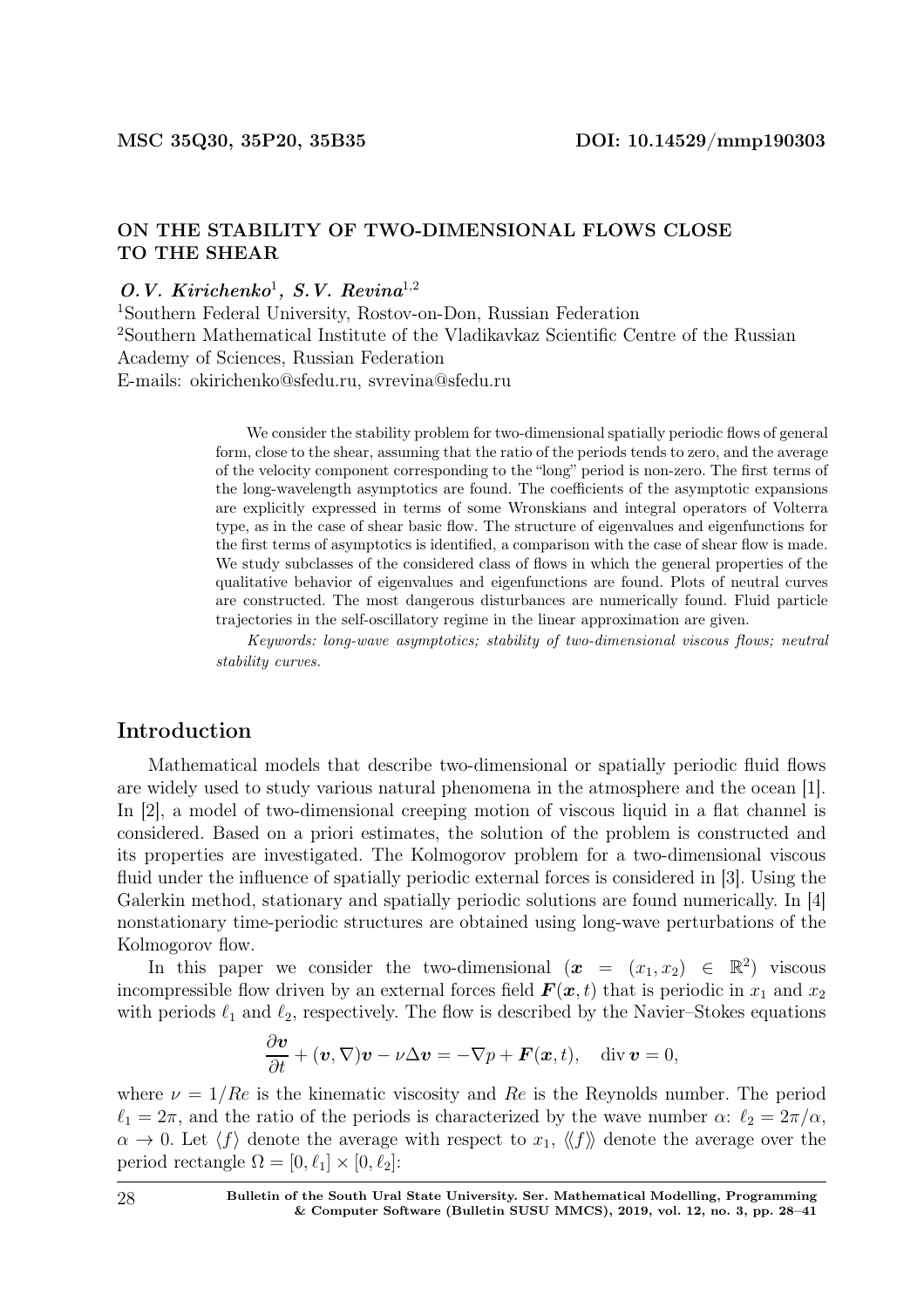$$
\langle f \rangle = \frac{1}{\ell_1} \int\limits_0^{\ell_1} f(\boldsymbol{x},t) \, dx_1, \quad \langle \langle f \rangle \rangle(t) = \frac{1}{|\Omega|} \int\limits_\Omega f(\boldsymbol{x},t) \, dx_1 \, dx_2.
$$

The spatial average velocity is assumed to be given:  $\langle \langle v \rangle \rangle = q$ . The velocity field is assumed to be periodic in  $x_1, x_2$  with the same periods  $\ell_1, \ell_2$  as the field of external forces.

A longwave asymptotics  $(\alpha \to 0)$  is constructed for the stability problem of the steady flow close to the shear, which will be called the basic flow:

$$
\mathbf{V} = (\alpha V_1(x_2), V_2(x_1)), \quad \langle V_2 \rangle \neq 0. \tag{1}
$$

The class of flows under consideration generalizes the Kolmogorov flow with a sinusoidal velocity profile

$$
\mathbf{V} = (0, \gamma \sin(x_1)).\tag{2}
$$

The problem of investigating the stability of a two-dimensional flow under the action of spatially periodic force was proposed by A.N. Kolmogorov in his seminar. The instability of the Kolmogorov flow with respect to long-wave perturbations in the linear approximation was proved in [5]. The long-wave asymptotic behavior of the stability problem for twodimensional parallel flows of general form

$$
\mathbf{V} = (0, V_2(x_1)), \quad \langle V_2 \rangle \neq 0
$$

was considered in [6]. Research [7] is devoted to the study of self-oscillations arising in the loss of stability of parallel flows of a viscous fluid affected by long wavelength perturbations. In [8], the main terms of the asymptotics of the secondary self-oscillatory regimes in the case of the basic flow close to parallel were found, but general rules in coefficient expressions were not obtained.

In  $[9]$  recurrence formulas for finding the k-th term of the long wavelength asymptotic for the stability of steady shear flows were derived in the case of nonzero average. The coefficients of the expansions are explicitly expressed in terms of some Wronskians, as well as integral operators of Volterra type. It is shown that the eigenvalues of the linear spectral problem are odd functions of the parameter  $\alpha$ , and the critical viscosity is an even function. In the particular case, when the deviation of the velocity from its mean value  $V_2(x) - \langle V_2 \rangle$  is an odd function of x, the coefficients of expansion of the eigenvalues in series in powers of  $\alpha$ , starting from the third, are zero and the eigenvalues can be found exactly:  $\sigma_{1,2} = \pm im\langle V\rangle \alpha, m \neq 0$ . In [10], recurrence formulas for finding the kth term of the long-wave asymptotics for the stability of two-dimensional basic shear flows of a viscous incompressible fluid with zero average are derived.

The aim of this paper is to generalize the results [9] related to shear flows in the case of basic flows close to shear.

# 1. Equations up to  $\alpha^k$

Let H denote the subspace of functions  $f \in L_2(0, \ell_1)$  that are orthogonal to unity:  $\langle f \rangle = 0$ . The operator  $I : H \to H$  is the inverse of the differentiation operator and is completely continuous:

$$
If = \int_{0}^{x} f(s)ds - \left\langle \int_{0}^{x} f(s)ds \right\rangle.
$$
 (3)

29

Вестник ЮУрГУ. Серия <sup>≪</sup>Математическое моделирование

и программирование<sup>≫</sup> (Вестник ЮУрГУ ММП). 2019. Т. 12, № 3. С. 28–41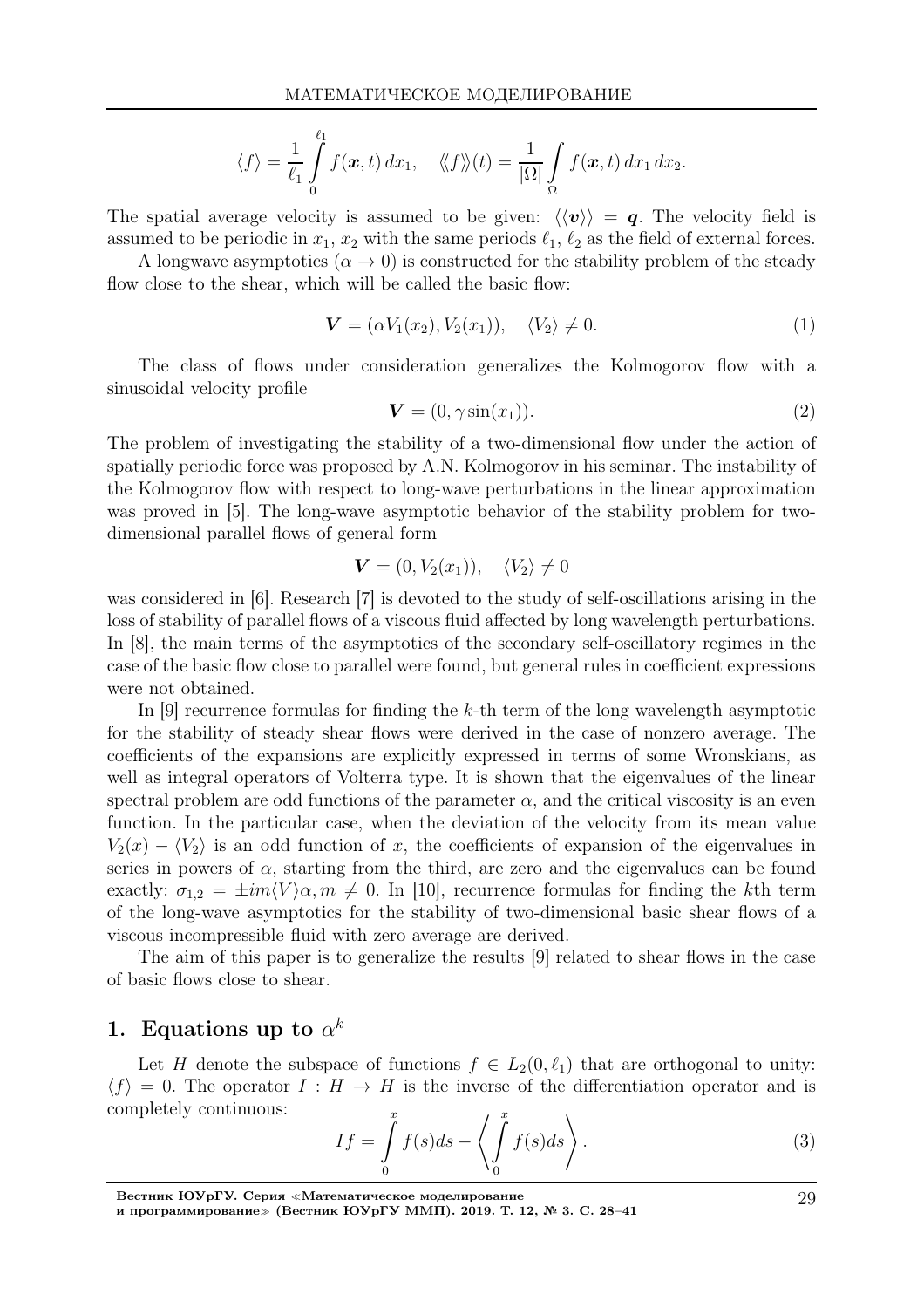Let  $W(f, g)$  denote the Wronskian of functions f and g, the auxiliary function  $\theta$ characterizes the deviation of the second component of velocity from its average value:

$$
W(f,g) = f\frac{dg}{dx} - g\frac{df}{dx}, \quad \frac{d^2\theta}{dx^2} = V_2 - \langle V_2 \rangle, \quad \langle \theta \rangle = 0.
$$

Looking for a solution  $(\tilde{\mathbf{v}}, \tilde{p})$  of linearized on the basic flow (1) perturbation equation in the form of normal oscillations, we obtain the linear eigenvalue problem (here and below,  $x = x_1, z = \alpha x_2$ :

$$
\sigma\varphi_1 + \alpha^2\varphi_2 \frac{dV_1}{dz} + \alpha V_1(z)\frac{\partial\varphi_1}{\partial x} + \alpha V_2(x)\frac{\partial\varphi_1}{\partial z} - \nu\left(\frac{\partial^2\varphi_1}{\partial x^2} + \alpha^2\frac{\partial^2\varphi_1}{\partial z^2}\right) = -\frac{\partial P}{\partial x}, \quad (4)
$$
  

$$
\frac{dV_2}{dz} = -\frac{\partial\varphi_2}{\partial x} + \frac{\partial\varphi_2}{\partial z} - \frac{\partial\varphi_2}{\partial z} - \frac{\partial^2\varphi_2}{\partial z^2} - \frac{\partial^2\varphi_2}{\partial z^2} - \frac{\partial^2\varphi_2}{\partial z^2} - \frac{\partial^2\varphi_2}{\partial z^2} - \frac{\partial^2\varphi_2}{\partial z^2} - \frac{\partial^2\varphi_2}{\partial z^2} - \frac{\partial^2\varphi_2}{\partial z^2} - \frac{\partial^2\varphi_2}{\partial z^2} - \frac{\partial^2\varphi_2}{\partial z^2} - \frac{\partial^2\varphi_2}{\partial z^2} - \frac{\partial^2\varphi_2}{\partial z^2} - \frac{\partial^2\varphi_2}{\partial z^2} - \frac{\partial^2\varphi_2}{\partial z^2} - \frac{\partial^2\varphi_2}{\partial z^2} - \frac{\partial^2\varphi_2}{\partial z^2} - \frac{\partial^2\varphi_2}{\partial z^2} - \frac{\partial^2\varphi_2}{\partial z^2} - \frac{\partial^2\varphi_2}{\partial z^2} - \frac{\partial^2\varphi_2}{\partial z^2} - \frac{\partial^2\varphi_2}{\partial z^2} - \frac{\partial^2\varphi_2}{\partial z^2} - \frac{\partial^2\varphi_2}{\partial z^2} - \frac{\partial^2\varphi_2}{\partial z^2} - \frac{\partial^2\varphi_2}{\partial z^2} - \frac{\partial^2\varphi_2}{\partial z^2} - \frac{\partial^2\varphi_2}{\partial z^2} - \frac{\partial^2\varphi_2}{\partial z^2} - \frac{\partial^2\varphi_2}{\partial z^2} - \frac{\partial^2\varphi_2}{\partial z^2} - \frac{\partial^2\varphi_
$$

$$
\sigma\varphi_2 + \varphi_1 \frac{dV_2}{dx} + \alpha V_1(z) \frac{\partial \varphi_2}{\partial x} + \alpha V_2(x) \frac{\partial \varphi_2}{\partial z} - \nu \left( \frac{\partial^2 \varphi_2}{\partial x^2} + \alpha^2 \frac{\partial^2 \varphi_2}{\partial z^2} \right) = -\alpha \frac{\partial P}{\partial z}, \quad (5)
$$

$$
\frac{\partial \varphi_1}{\partial x} + \alpha \frac{\partial \varphi_2}{\partial z} = 0, \quad \int_0^1 \varphi_1(x, z) dz = 0, \quad \langle \varphi_2 \rangle = 0. \tag{6}
$$

The value of the parameter  $\nu$  at which one or several eigenvalues  $\sigma$  lie on the imaginary axis is called critical.

The unknown perturbations of velocity  $\varphi(x, z)$ , the function  $P(x, z)$ , the eigenvalues σ and the critical viscosity ν are sought in the form of series in powers of α:

$$
\sigma(\alpha) = \sum_{k=0}^{\infty} \sigma_k \alpha^k, \quad \nu = \nu_* + \sum_{k=1}^{\infty} \nu_k \alpha^k,
$$
\n(7)

$$
\varphi = \sum_{k=0}^{\infty} \varphi^k \alpha^k, \quad P = \sum_{k=0}^{\infty} P^k \alpha^k.
$$
 (8)

We substitute  $(7) - (8)$  in  $(4) - (6)$  and equate the coefficients with the same powers of α. Up to  $\alpha^0$  from the continuity equation (6) we deduce that  $\varphi_1^0 = \varphi_1^0(z)$ . Then it follows from (4) that  $\sigma_0 \varphi_1^0(z) = \partial P^0$  $\frac{\partial I}{\partial x}$ . Whence  $\sigma_0 = 0$  and  $P^0 = P^0(z)$ . From (5) we find the function  $\varphi_2^0$ , that has the same form as in the case of shear basic flow:

$$
\varphi_2^0 = \frac{1}{\nu_*} \varphi_1^0(z) a_0(x), \quad a_0(x) = \frac{d\theta}{dx}.
$$
 (9)

Averaging equation (4) and equating the coefficients up to  $\alpha^1$ , we obtain:

$$
\sigma_1 \varphi_1^0(z) + \langle V_2 \rangle \frac{d\varphi_1^0}{dz} = 0. \tag{10}
$$

From (10) we find  $\sigma_1 = im \langle V_2 \rangle$ ,  $\varphi_1^0(z) = e^{-imz}$ , where  $m \neq 0$  is the wave number. Up to  $\alpha^k$ ,  $k \geq 1$ , from  $(4) - (6)$  we derive the following system of equations:

$$
\nu_{*} \frac{\partial^{2} \varphi_{1}^{k}}{\partial x^{2}} = \frac{\partial P^{k}}{\partial x} + \sum_{j=1}^{k} \sigma_{j} \varphi_{1}^{k-j} - \sum_{j=1}^{k-1} \nu_{j} \frac{\partial^{2} \varphi_{1}^{k-j}}{\partial x^{2}} - \sum_{j=0}^{k-2} \nu_{j} \frac{\partial^{2} \varphi_{1}^{k-2-j}}{\partial z^{2}} + \\ + V_{2}(x) \frac{\partial \varphi_{1}^{k-1}}{\partial z} + \frac{dV_{1}}{dz} \varphi_{2}^{k-2} + V_{1}(z) \frac{\partial \varphi_{1}^{k-1}}{\partial x}, \tag{11}
$$

30 Bulletin of the South Ural State University. Ser. Mathematical Modelling, Programming & Computer Software (Bulletin SUSU MMCS), 2019, vol. 12, no. 3, pp. 28–41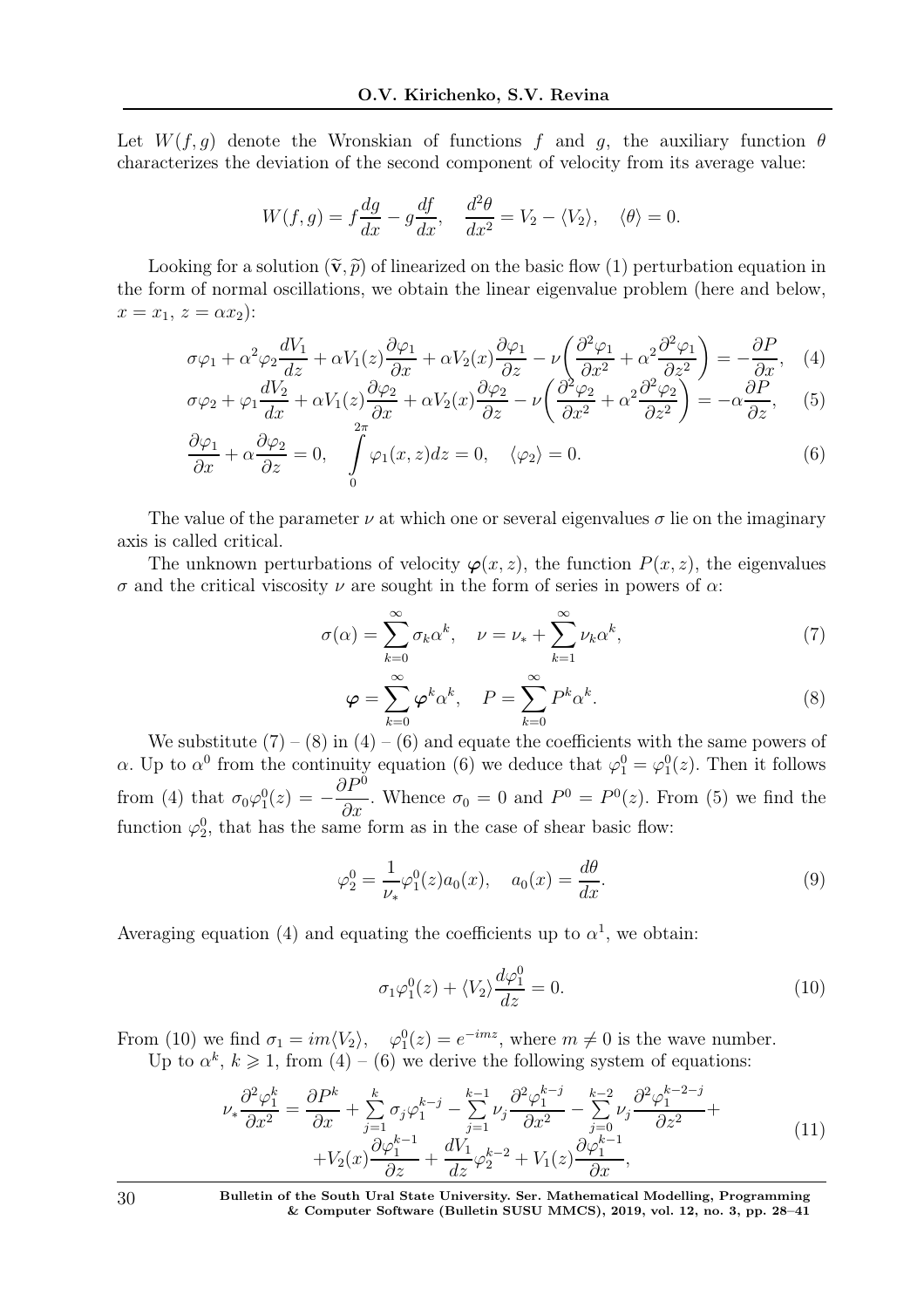$$
\nu_{*} \frac{\partial^{2} \varphi_{2}^{k}}{\partial x^{2}} = \sum_{j=1}^{k} \sigma_{j} \varphi_{2}^{k-j} - \sum_{j=1}^{k} \nu_{j} \frac{\partial^{2} \varphi_{2}^{k-j}}{\partial x^{2}} - \sum_{j=0}^{k-2} \nu_{j} \frac{\partial^{2} \varphi_{2}^{k-2-j}}{\partial z^{2}} + + \{W(\varphi_{1}^{k}, \theta'')\} + \langle V_{2} \rangle \frac{\partial \varphi_{2}^{k-1}}{\partial z} + V_{1}(z) \frac{\partial \varphi_{2}^{k-1}}{\partial x} + \frac{\partial \{P^{k-1}\}}{\partial z},
$$
(12)

$$
\frac{\partial \varphi_1^k}{\partial x} + \frac{\partial \varphi_2^{k-1}}{\partial z} = 0, \quad \int_0^{2\pi} \varphi_1^k dz = 0, \quad \langle \varphi_2^k \rangle = 0. \tag{13}
$$

Here, the sum is assumed to extend over those values of  $j$  for which the upper boundary is not less than the lower one. The solvability condition for equations  $(11) - (12)$  is that the average of the right-hand side over period  $\ell_1$  is zero. Averaging (11) for  $k \geq 2$ , we get the equation for finding  $\langle \varphi_1^{k-1} \rangle$ :

$$
\langle V_2 \rangle \left( im \langle \varphi_1^{k-1} \rangle + \frac{d \langle \varphi_1^{k-1} \rangle}{dz} \right) = \nu_{k-2} \frac{d^2 \varphi_1^0}{dz^2} - \frac{d^2}{dz^2} \langle \theta' \varphi_2^{k-2} \rangle - \sigma_k \varphi_1^0(z) - \sum_{j=3}^{k-1} \sigma_j \langle \varphi_1^{k-j} \rangle + \sum_{j=0}^{k-3} \nu_j \frac{d^2}{dz^2} \langle \varphi_1^{k-2-j} \rangle \equiv F_{k-1}(z).
$$
 (14)

We will call (14) the averaged equation up to  $\alpha^k$ . On the other hand, the solvability condition of equation (14) serves to find  $\nu_{k-2}$  and  $\sigma_k$ :

$$
\langle \langle F_{k-1}(z)e^{imz} \rangle \rangle = 0. \tag{15}
$$

For  $k = 2$ , from the solvability condition (15) for equation (14) we find:  $\nu_*^2$  $\langle \theta^2 \rangle$ ,  $\sigma_2 = 0$ . For the values  $\nu_*^2$  and  $\sigma_2$  found, the right-hand side of (14) is zero. To exclude trivial nonuniqueness, we put  $\langle \varphi_1^1 \rangle = 0$ , as in the case of shear flow [9].

The scheme for finding the k-th term of the asymptotics for  $k \geq 1$  is as follows. Suppose  $\varphi_2^{k-1}, \varphi_1^{k-1}, P^{k-1}, \sigma_{k+1}, \nu_{k-1}, \langle \varphi_1^k \rangle$  are known. Applying the integral operator I defined by (3), from the continuity equation (13) we find

$$
\varphi_1^k = -I\left(\frac{\partial \varphi_2^{k-1}}{\partial z}\right) + \langle \varphi_1^k \rangle. \tag{16}
$$

Substituting the  $\varphi_1^k$  found in (11), we define  $P^k$  up to an average values. After this, from (12) we find  $\varphi_2^k$ . The values found in the k-th step allow writing the solvability condition for the  $(k + 2)$ -th term of the asymptotics. From the averaged equations up to  $\alpha^{k+2}$  we find  $\sigma_{k+2}, \nu_k, \langle \varphi_1^{k+1} \rangle$ . Then the process is repeated.

For a non-parallel basic flow (1), the coefficients of expansion of the critical viscosity  $\nu$  and the eigenvalues  $\sigma$  have the following structure:

$$
\nu_k = [\nu_k] + \widetilde{\nu_k}, \quad \sigma_{k+2} = [\sigma_{k+2}] + \widetilde{\sigma_{k+2}}, \tag{17}
$$

where the square brackets are used to denote the coefficients of viscosity and eigenvalues in the case of basic shear flow, and the wave is used to denote additional term. If  $V_1(z) = 0$ then that additional term is equal to zero. It will be shown later that components of

Вестник ЮУрГУ. Серия <sup>≪</sup>Математическое моделирование и программирование≫ (Вестник ЮУрГУ ММП). 2019. Т. 12, № 3. С. 28–41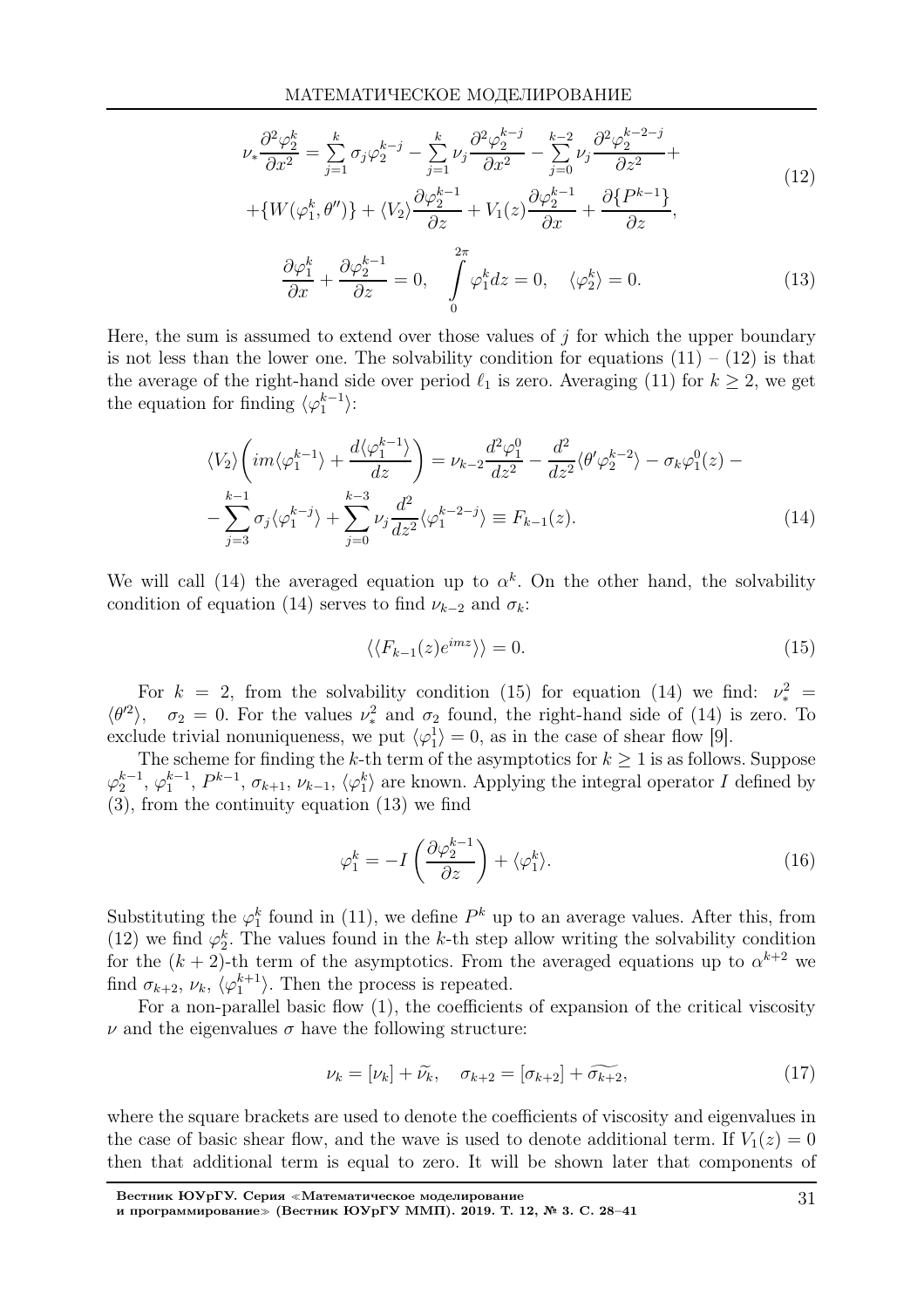eigenfunctions and pressure  $\varphi_1^k$ ,  $P^k$  for  $k = 1, 2, 3$  and  $\varphi_2^k$  for  $k = 1, 2$  have the same structure:

$$
\varphi_1^k = [\varphi_1^k] + \widetilde{\varphi_1^k} + \langle \varphi_1^k \rangle, \tag{18}
$$

$$
\varphi_2^k = [\varphi_2^k] + \varphi_2^k,\tag{19}
$$

$$
P^k = [P^k] + P^k + \langle P^k \rangle,
$$
\n(20)

while for large values of  $k$ , additional terms appear in the expressions of the eigenfunctions  $\varphi$  and the pressure P. These terms depend on the mean values of previous coefficients.

# 2. Asymptotic Terms up to  $\alpha^1$

Putting  $k = 1$  in (16), taking into account the expressions of  $\varphi_2^0$  in (9) and  $\langle \varphi_1^1 \rangle = 0$ , we find  $\varphi_1^1$ 

$$
\varphi_1^1 = -I\left(\frac{\partial \varphi_2^0}{\partial z}\right) = -\frac{1}{\nu_*} \frac{d\varphi_1^0}{dz} I(a_0),
$$

and  $P<sup>1</sup>$ , which coincides with the one found in the case of shear basic flow:

$$
P^{1} = q_{1}(x)\frac{d\varphi_{1}^{0}}{dz} + \langle P^{1} \rangle, \quad q_{1}(x) = -2\frac{d\theta}{dx}.
$$

Represent  $\varphi_2^1$  as a sum (19), where  $[\varphi_2^1]$  and  $\varphi_2^1$  satisfy the equations:

$$
\nu_*\frac{\partial^2[\varphi_2^1]}{\partial x^2} = \{W(\varphi_1^1, \theta'')\} - \nu_1\frac{\partial^2\varphi_2^0}{\partial x^2}, \quad \nu_*\frac{\partial^2\widetilde{\varphi_2^1}}{\partial x^2} = V_1(z)\frac{\partial\varphi_2^0}{\partial x}.
$$

(Here and below the deviation of a periodic function from its period-average value is denoted by curly brackets:  $\{F\} = F(x) - \langle F \rangle$ ). Coefficient  $[\varphi_2^1]$  coincides with the coefficient  $\varphi_2^1$  for the shear basic flow except for the term containing  $\nu_1$ , which has not been determined yet. Suppose  $a_1(\theta) = I\{W(\theta', \theta)\}\$  [9], then

$$
[\varphi_2^1] = \frac{1}{\nu_*^2} \frac{d\varphi_1^0}{dz} a_1(\theta) - \frac{\nu_1}{\nu_*} \varphi_2^0, \quad \widetilde{\varphi_2^1} = \frac{1}{\nu_*} V_1(z) I(\varphi_2^0) = \frac{1}{\nu_*^2} \varphi_1^0(z) V_1(z) I(a_0).
$$

For  $k = 3$ , we transform the right-hand side of (14), taking the known values  $[\nu_1] = 0$ and  $[\sigma_3] =$  $im^3$  $\nu_*^2$  $\langle \theta' a_1 \rangle$  into account:

$$
F_2(z) = 2\widetilde{\nu}_1 \frac{d^2 \varphi_1^0}{dz^2} - \frac{d^2}{dz^2} \langle \theta' \widetilde{\varphi_2^1} \rangle - \widetilde{\sigma_3} \varphi_1^0(z).
$$

From the solvability condition (15), taking into account the orthogonality of  $\theta'$  and  $\varphi_2^1$ , we obtain  $\tilde{\nu}_1 = 0$ ,  $\tilde{\sigma}_3 = 0$ . As in the case of shear basic flow,  $\nu_1 = 0$ ,  $\sigma_3 = [\sigma_3]$ . Hence the right-hand side of (14) is zero. To exclude trivial non-uniqueness, we put  $\langle \varphi_1^2 \rangle = 0$ . In the particular case when  $\theta(x)$  is an odd function,  $\sigma_3 = 0$ , as in the case of shear basic flow.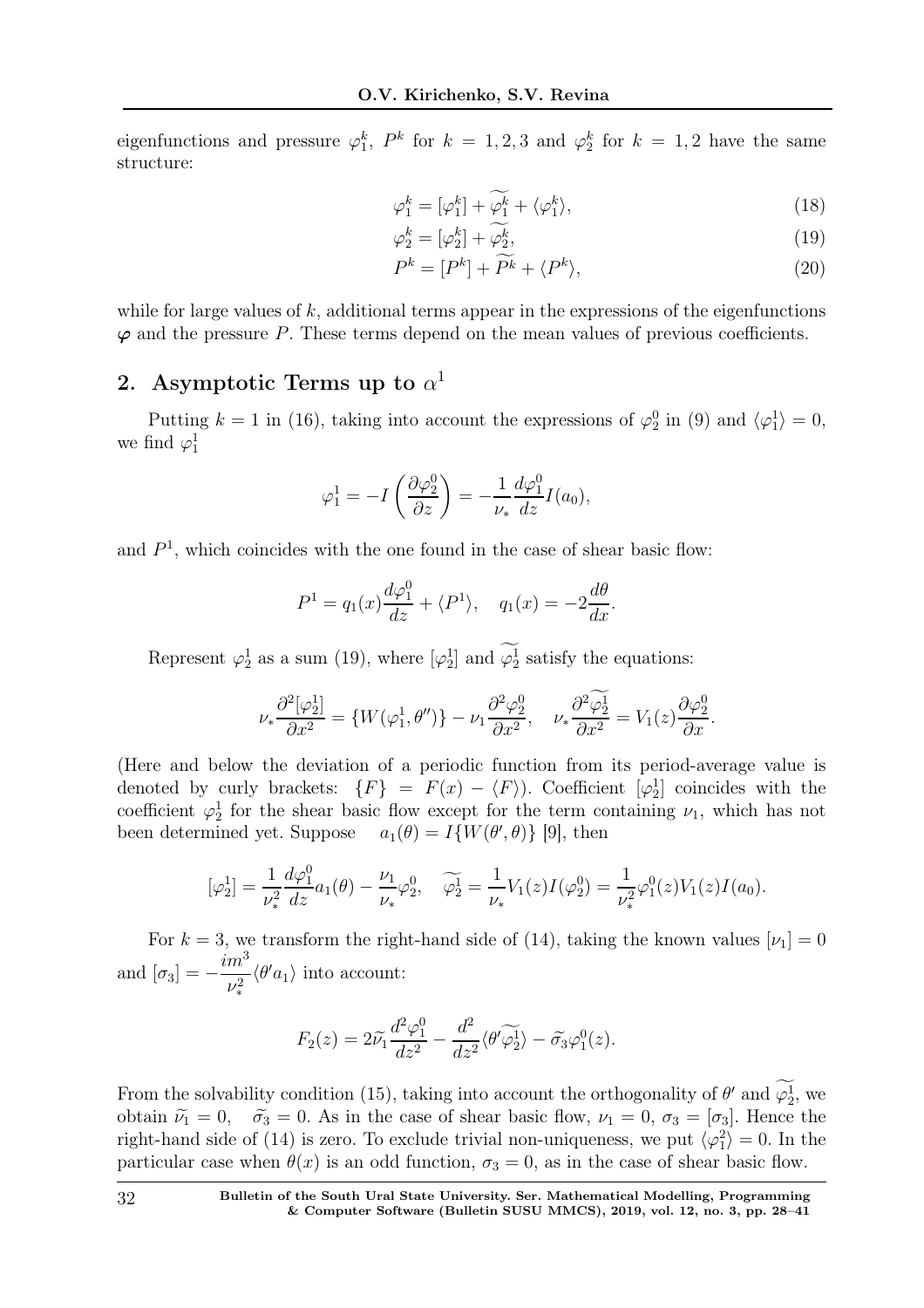# 3. Asymptotic Terms up to  $\alpha^2$

We derive  $\varphi_1^2$  from the continuity equation (16), representing  $\varphi_1^2$  as a sum (18), where

$$
[\varphi_1^2] = -\frac{1}{\nu_*^2} \frac{d^2 \varphi_1^0}{dz^2} I(a_1), \quad \widetilde{\varphi_1^2} = -\frac{1}{\nu_*} \frac{\partial}{\partial z} \left( V_1(z) I^2(\varphi_2^0) \right).
$$

From (11) for  $k = 2$ , we conclude that  $[P<sup>2</sup>]$  coincides with the one found in the case of shear flow:

$$
[P2] = \frac{1}{\nu_*} \frac{d^2 \varphi_1^0}{dz^2} q_2, \quad q_2 = -a_1 + I \{ \theta'' I(a_0) \},
$$

and  $P<sup>2</sup>$  satisfies the equation

$$
\frac{\partial \widetilde{P^2}}{\partial x} = \nu_* \frac{\partial^2 \widetilde{\varphi_1^2}}{\partial x^2} - \varphi_2^0 \frac{dV_1}{dz} - V_1(z) \frac{\partial \varphi_1^1}{\partial x},
$$

from which, applying the integral operator  $I$ , we find

$$
\widetilde{P^2} = -2\frac{dV_1}{dz}I(\varphi_2^0) = -\frac{2}{\nu_*}\varphi_1^0(z)\frac{dV_1}{dz}I(a_0).
$$

Let consider the equation (12) for  $k = 2$ . We represent  $\varphi_2^2$  as a sum (19), where  $[\varphi_2^2]$ and  $\varphi_2^2$  satisfy the equations

$$
\nu_* \frac{\partial^2 [\varphi_2^2]}{\partial x^2} = \frac{d^2 \varphi_1^0}{dz^2} q_1(\theta) + \{ W([\varphi_1^2], \theta'') \} - \nu_* \frac{\partial^2 \varphi_2^0}{\partial z^2} - \nu_2 \frac{\partial^2 \varphi_2^0}{\partial x^2},
$$
  

$$
\nu_* \frac{\partial^2 \widetilde{\varphi_2^2}}{\partial x^2} = \frac{1}{\nu_*} \{ W(\widetilde{\varphi_1^2}, \theta'') \} + \frac{\langle V_2 \rangle}{\nu_*} \frac{dV_1}{dz} I(\varphi_2^0) + \frac{1}{\nu_*} V_1(z) \frac{\partial \varphi_2^1}{\partial z}.
$$
 (21)

Taking into account already known expressions of  $\varphi_2^0$  and  $\varphi_1^2$ , we find  $\varphi_2^2$ :

$$
[\varphi_2^2] = \frac{1}{\nu_*^3} \frac{d^2 \varphi_1^0}{dz^2} a_2(\theta) - \frac{\nu_2}{\nu_*} \varphi_2^0(x, z),
$$
  
\n
$$
a_2(\theta) = I^2 [\{ W(\theta'', Ia_1) \} + \nu_*^2(q_1(\theta) - a_0(\theta))].
$$
\n(22)

The coefficient  $a_2(\theta)$  (22) is the same as in the case of shear basic flow;  $[\varphi_2^2]$  matches structure with the corresponding expression of the shear basic flow. As it will be shown below, the coefficient  $\nu_2$  differs from the one found in the case of shear flow.

Applying the integral operator  $I$  twice, from  $(21)$  we deduce

$$
\widetilde{\varphi_2^2} = \frac{1}{\nu_*} I^2 \{ W(\widetilde{\varphi_1^2}, \theta'') \} + \frac{\langle V_2 \rangle}{\nu_*} \frac{dV_1}{dz} I^3(\varphi_2^0) + \frac{1}{\nu_*} V_1(z) I(\varphi_2^1).
$$

From (14) for  $k = 4$  considering  $[\sigma_4] = 0$ ,  $[\nu_2] =$  $m<sup>2</sup>$  $2\nu_*^3$  $\langle \theta' a_2 \rangle$  we get

$$
F_3(z) = 2\widetilde{\nu}_2 \frac{d^2 \varphi_1^0}{dz^2} - \frac{d^2}{dz^2} \langle \theta' \widetilde{\varphi_2^2} \rangle - \widetilde{\sigma}_4 \varphi_1^0(z).
$$

Вестник ЮУрГУ. Серия <sup>≪</sup>Математическое моделирование

и программирование≫ (Вестник ЮУрГУ ММП). 2019. Т. 12, № 3. С. 28–41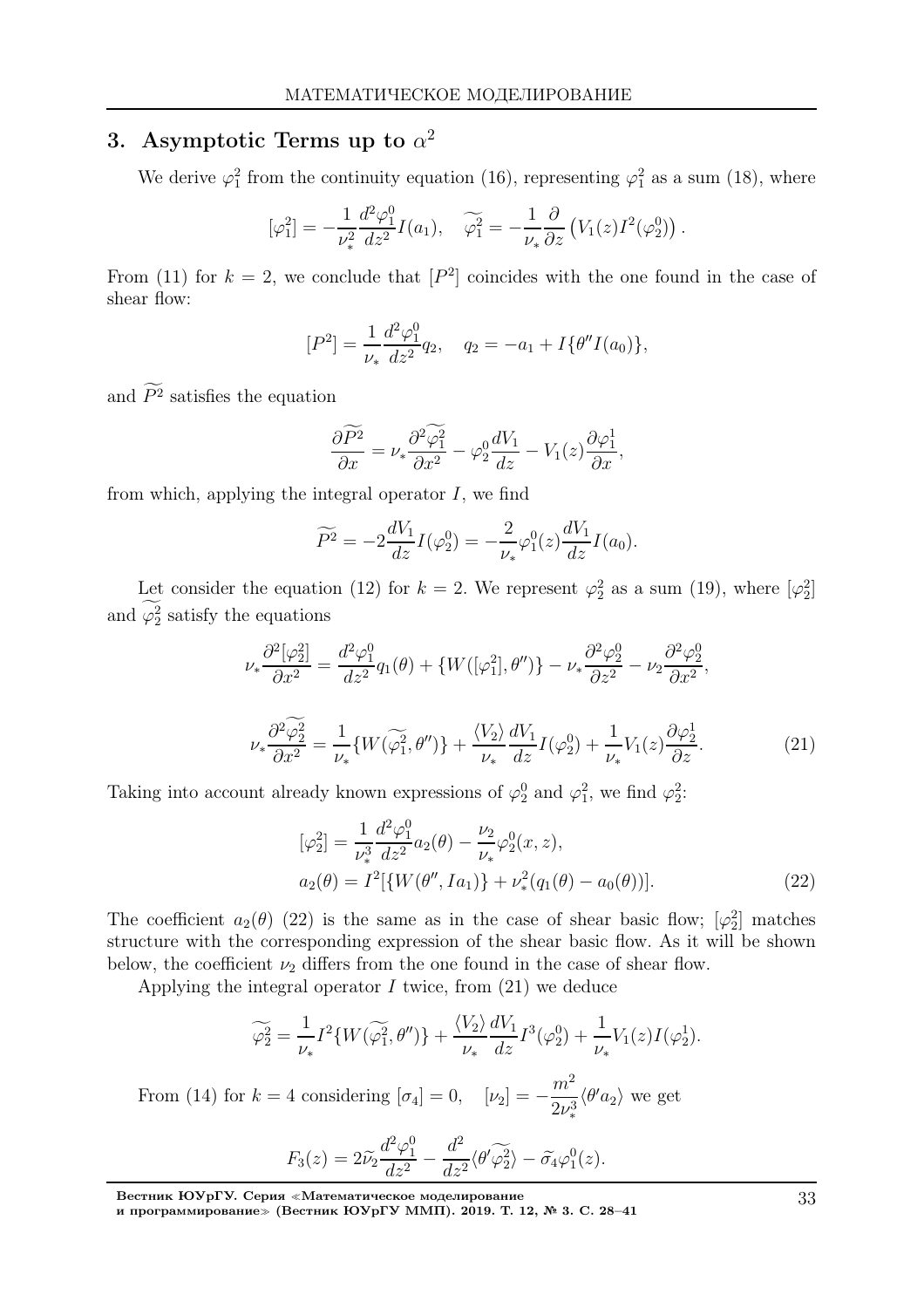To verify the solvability condition (15), we need the expression for  $\langle \langle \varphi_2^2 e^{imz} \rangle \rangle$ :

$$
\langle \langle \widetilde{\varphi}_2^2 e^{imz} \rangle \rangle = \frac{im}{\nu_*^3} \langle \langle V_1 \rangle \rangle g_2(x) + \frac{1}{\nu_*^3} \langle \langle V_1^2 \rangle \rangle f_2(x),
$$
  
\n
$$
g_1 = Ia_0, \quad g_2(x) = I^2 \{ W(Ig_1, \theta'') \} - Ia_1, \quad f_2(x) = Ig_1(x) = I^2a_0.
$$
\n(23)

Separating the real and imaginary parts in the solvability condition (15) for  $k = 4$ , we obtain

$$
\widetilde{\nu_2} = \frac{1}{2\nu_*^3} \langle \langle V_1^2 \rangle \rangle \langle \theta' f_2 \rangle = -\frac{1}{2\nu_*^3} \langle \langle V_1^2 \rangle \rangle \langle \theta^2 \rangle, \quad \widetilde{\sigma_4} = \frac{im^3}{\nu_*^3} \langle \langle V_1 \rangle \rangle \langle \theta' g_2 \rangle. \tag{24}
$$

Note that the imaginary part of (23) contains the mean values of the odd degrees of  $V_1$ , and the the real part contains the mean values of the even degrees of  $V_1$ .

The solution of (14) for  $k = 4$  will be sought in the form  $\langle \varphi_1^3 \rangle = c(z)e^{-imz}$ , where  $c(z)$  is a  $2\pi$ -periodic function. Let  $I_z$  denote the operator I defined by (3) with variable upper limit z. Condition (15) uniquely determines the function  $c(z)$ . Then  $c(z) = e^{-imz} I_z(F_3(z)e^{imz})/\langle V_2 \rangle.$ 

Further, in each of the orders, two special cases will be considered.

**Case 1.**  $\theta(x)$  is an odd function (it means that the deviation  $V_2 - \langle V_2 \rangle$  is an odd function). Hence  $g_1(x)$  is odd and from (23) it follows that  $g_2(x)$  and  $f_2(x)$  are even functions.

**Case 2.**  $V_1(z)$  is an odd function of variable z. Then  $\langle V_1(z)\rangle = 0$  and  $\tilde{\sigma}_4 = 0$ .

# 4. Asymptotic Terms up to  $\alpha^3$

From the continuity equation (13) for  $k = 3$  we find  $\varphi_1^3$ , in the form of a sum (18), where

$$
\begin{split} [\varphi_1^3] &= -\frac{1}{\nu_*^3} \frac{d^3 \varphi_1^0}{dz^3} I a_2 - \frac{\nu_2}{\nu_*} \varphi_1^1, \\ \widetilde{\varphi_1^3} &= -\frac{1}{\nu_*} I^3 \left\{ W \left( \frac{\partial \widetilde{\varphi_1^2}}{\partial z}, \theta'' \right) \right\} - \frac{\langle V_2 \rangle}{\nu_*^2} \frac{\partial}{\partial z} \left( \frac{dV_1}{dz} I^4 \varphi_2^0 \right) - \frac{1}{\nu_*} \frac{\partial}{\partial z} (V_1(z) I^2 \varphi_2^1). \end{split}
$$

 $P<sup>3</sup>$  can be represented as a sum  $(20)$  where

$$
[P3] = \frac{1}{\nu_*^2} \frac{d^3 \varphi_1^0}{dz^3} q_3(\theta), \quad q_3(\theta) = -a_2 + I\{\theta'' I(a_1)\} - \nu_*^2 I^2 a_0,
$$

and  $P<sup>3</sup>$  is determined by expression

$$
\widetilde{P}^3 = -I \left\{ \theta'' \frac{\partial \widetilde{\varphi_1^2}}{\partial z} \right\} - I^2 \left\{ W \left( \frac{\partial \widetilde{\varphi_1^2}}{\partial z}, \theta'' \right) \right\} - 2 \frac{dV_1}{dz} I(\varphi_2^1).
$$

As in  $[10]$  we use the following notation. If the function f is expressed in terms of a linear combination of the functions  $\varphi_1^0(z)$  and its derivatives with coefficients depending on x, then by  $f(\langle \varphi_1^k \rangle)$  we denote the expression that coincides with the expression f if  $\varphi_1^0(z)$  is replaced by  $\langle \varphi_1^k \rangle(z)$ . Since  $\langle \varphi_1^3 \rangle \neq 0$ , it is convenient to represent  $\varphi_2^3$  as a sum

$$
\varphi_2^3 = [\varphi_2^3] + \widetilde{\varphi_2^3} + \varphi_2^0((\langle \varphi_1^3 \rangle)), \tag{25}
$$

34 Bulletin of the South Ural State University. Ser. Mathematical Modelling, Programming & Computer Software (Bulletin SUSU MMCS), 2019, vol. 12, no. 3, pp. 28–41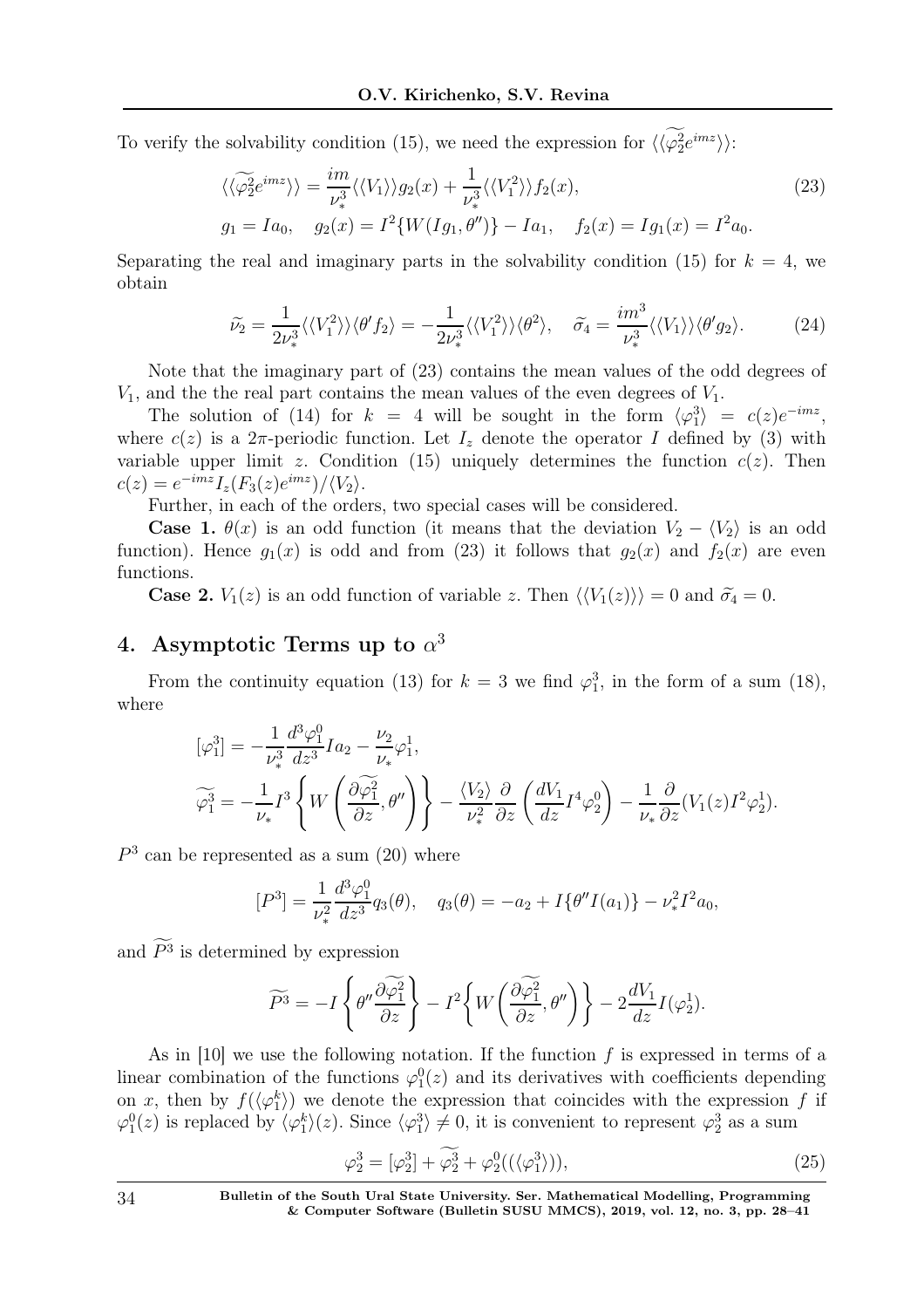where  $\left[\varphi_2^3\right]$  has a form

$$
[\varphi_2^3] = \frac{1}{\nu_*^4} \frac{d^3 \varphi_1^0}{dz^3} a_3(\theta) - 2 \frac{\tilde{\nu}_2}{\nu_*} [\varphi_2^1] - \frac{\nu_3}{\nu_*} \varphi_2^0,
$$
  

$$
a_3(\theta) = I^2 [\{W(\theta'', Ia_2)\} + \nu_*^2 (q_2 - a_1)] - \frac{\langle \theta' a_2 \rangle}{\nu_*^2} a_1(\theta) - \langle \theta' a_1 \rangle I^2(a_0).
$$

Then  $\varphi_2^3$  is determined from the following equality:

$$
\widetilde{\varphi}_2^3 = \frac{1}{\nu_*} I^2 \left( \frac{\partial \{\widetilde{P^2}\}}{\partial z} \right) + \frac{1}{\nu_*} I^2 \{ W(\widetilde{\varphi}_1^3, \theta'') \} + \langle V_2 \rangle I^2 \left( i m \widetilde{\varphi}_2^2 + \frac{\partial \widetilde{\varphi}_2^2}{\partial z} \right) -
$$
  

$$
- \frac{\nu_2}{\nu_*} \widetilde{\varphi}_2^1 - I^2 \frac{\partial^2 \widetilde{\varphi}_2^1}{\partial z^2} + \frac{1}{\nu_*} V_1(z) I(\varphi_2^2).
$$

To find  $\langle \varphi_1^4 \rangle$ ,  $\nu_3$  and  $\sigma_5$ , we write  $F_4$  taking into account  $[\nu_3] = 0$ ,  $[\sigma_5] = \frac{im}{\sigma_4}$  $\nu_*^4$  $\langle \theta' a_3(\theta) \rangle$ :

$$
F_4(z) = 2\widetilde{\nu}_3 \frac{d^2 \varphi_1^0}{dz^2} - \frac{d^2}{dz^2} \langle \theta' \widetilde{\varphi_2^3} \rangle - \left( \widetilde{\sigma_5} + \frac{2\widetilde{\nu_2}}{\nu_*} \sigma_3 \right) \varphi_1^0(z).
$$

Separating the real and imaginary parts (15) for  $k = 6$ , we obtain

$$
\widetilde{\nu}_3 = -\frac{m^2}{2\nu_*^4} \langle \langle V_1 \rangle \rangle \langle \theta' g_3 \rangle, \quad \widetilde{\sigma}_5 = \frac{im^3}{\nu_*^4} \langle \langle V_1^2 \rangle \rangle \langle \theta' f_3 \rangle - \frac{2\widetilde{\nu}_2}{\nu_*} \sigma_3,
$$
\n
$$
g_3 = I^2 \{ W(Ig_2, \theta'') \} + Ia_2, \quad f_3 = I^2 \{ W(If_2, \theta'') \} + Ig_2.
$$
\n(26)

Now, unlike the previous step (24), the expression for the viscosity expansion coefficients includes the averages of the odd powers of  $V_1$ , and the eigenvalue coefficient contains the averages of even powers of  $V_1$ . The solution of (14) for  $k = 5$  has the form  $\langle \varphi_1^4 \rangle = e^{-imz} I_z(F_4(z)e^{imz}) / \langle V_2 \rangle$ , similar to the order  $\alpha^3$ .

**Case 1.**  $\theta(x)$  is an odd function. Then it follows from (26) that  $f_3(x)$  and  $g_3(x)$  are odd functions, hence  $\nu_3 = 0$  and, taking into account  $\sigma_3 = 0$ , we find  $\sigma_5 = [\sigma_5] = 0$ .

**Case 2.**  $V_1(z)$  is an odd function of z. Then  $\langle V_1(z)\rangle = 0$  and  $\nu_3 = 0$ , as in the case of shear basic flow.

# 5. Asymptotic Terms up to  $\alpha^4$

From the continuity equation (13) for  $k = 4$  and  $\varphi_2^3$  defined in (25), we find  $\varphi_1^4$ :

$$
\varphi_1^4 = [\varphi_1^4] + \widetilde{\varphi_1^4} + \varphi_1^1(\langle \varphi_1^3 \rangle) + \langle \varphi_1^4 \rangle,
$$

where  $[\varphi_1^4]$ ,  $\varphi_1^4$  are defined by formulas:

$$
[\varphi_1^4] = -\frac{1}{\nu_*^4} \frac{d^4 \varphi_1^0}{dz^4} I a_3(\theta) - 2 \frac{\widetilde{\nu}_2}{\nu_*} [\varphi_1^2] - \frac{\nu_3}{\nu_*} \varphi_1^1,
$$
  

$$
\widetilde{\varphi_1^4} = \frac{2}{\nu_*} \frac{\partial^2}{\partial z^2} \left( \frac{dV_1}{dz} I^4 \varphi_2^0 \right) - \frac{1}{\nu_*} I^3 \left\{ W \left( \frac{\partial \widetilde{\varphi_1^3}}{\partial z}, \theta'' \right) \right\} +
$$

$$
+ \frac{\langle V_2 \rangle}{\nu_*} I^2 \left( i m \widetilde{\varphi_1^3} + \frac{\partial \widetilde{\varphi_1^3}}{\partial z} \right) - \frac{\nu_2}{\nu_*} \widetilde{\varphi_1^2} - I^2 \left( \frac{\partial^2 \widetilde{\varphi_1^2}}{\partial z^2} \right) - \frac{1}{\nu_*} \frac{\partial}{\partial z} (V_1(z) I^2 \varphi_2^2).
$$

Вестник ЮУрГУ. Серия <sup>≪</sup>Математическое моделирование

и программирование<sup>≫</sup> (Вестник ЮУрГУ ММП). 2019. Т. 12, № 3. С. 28–41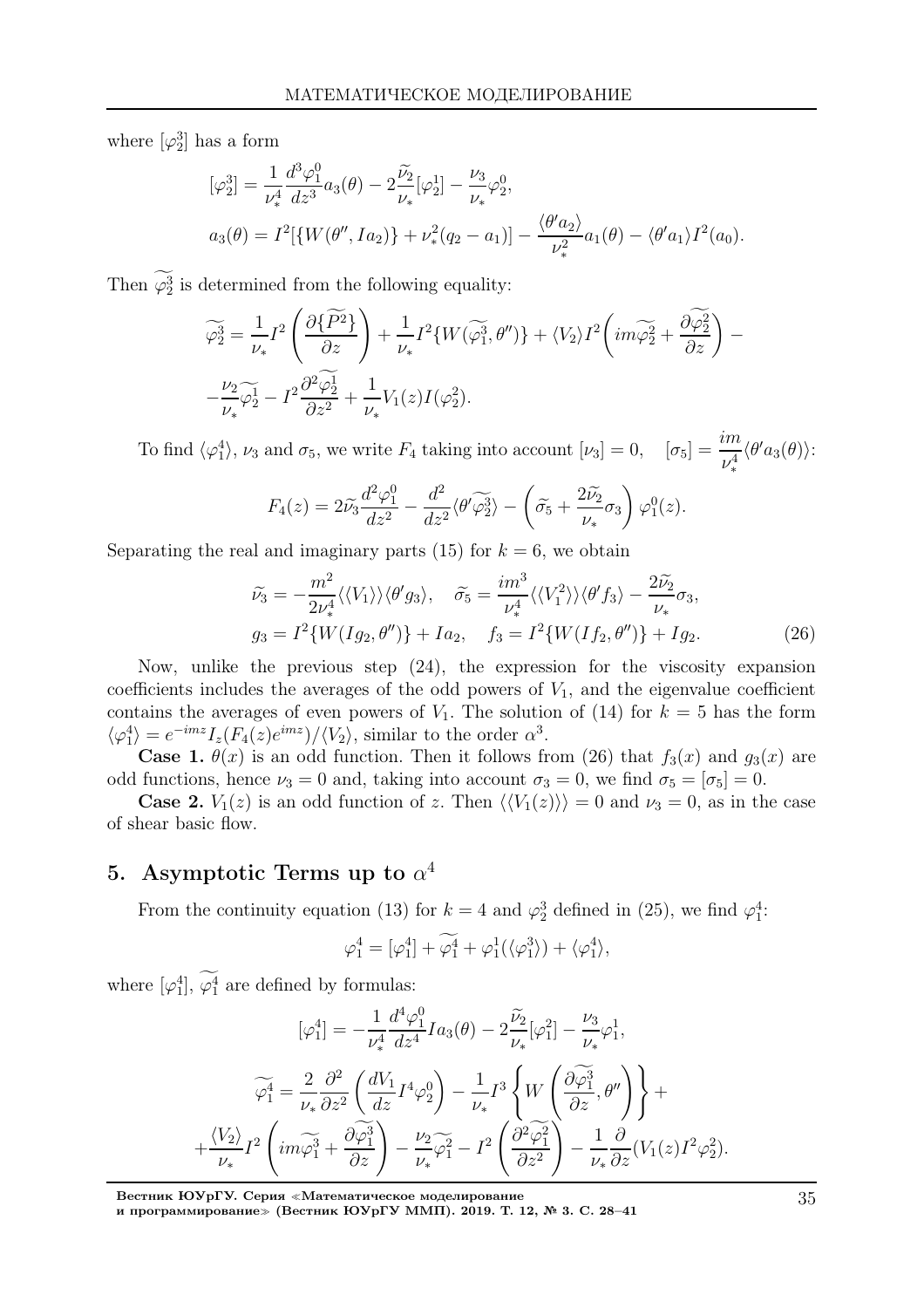The pressure  $P^4$  is representable as the sum  $P^4 = [P^4] + P^4 + P^1((\langle \varphi_1^3 \rangle) + \langle P^4 \rangle$ , where

$$
[P4] = \frac{1}{\nu_*^3} \frac{d^4 \varphi_1^0}{dz^4} q_4(x) - \frac{\nu_2}{\nu_*} [P^2],
$$
  

$$
\widetilde{P^4} = -I^2 \left( \frac{\partial^2 \{\widetilde{P^2}\}}{\partial z^2} \right) - I^2 \left\{ W \left( \frac{\partial \widetilde{\varphi_1^3}}{\partial z}, \theta'' \right) \right\} - I \left\{ \theta'' \frac{\partial \widetilde{\varphi_1^3}}{\partial z} \right\} - 2 \frac{dV_1}{dz} I \varphi_2^2,
$$

and  $q_4$  is found in [9].

Representing  $\varphi_2^4$  as the sum  $\varphi_2^4 = [\varphi_2^4] + \varphi_2^4 + \varphi_2^1(\langle \varphi_1^3 \rangle) + \varphi_2^0(\langle \varphi_1^4 \rangle)$  and taking into account

$$
[\varphi_2^4] = \frac{1}{\nu_*^5} \frac{d^4 \varphi_1^0}{dz^4} a_4 + \frac{\sigma_4}{\nu_*} I^2 \varphi_2^0 - \frac{\widetilde{\nu_2}}{\nu_*} [\varphi_2^2] - \frac{2\nu_3}{\nu_*} [\varphi_2^1] - \frac{2\widetilde{\nu_2}}{\nu_*^2} I^2 \{ W([\varphi_1^2], \theta'') \} - \frac{\nu_4}{\nu_*} \varphi_2^0,
$$

we find  $\varphi_2^4$ :

$$
\widetilde{\varphi}_2^4 = \frac{1}{\nu_*} I^2 \left( \frac{\partial \widetilde{P^3}}{\partial z} \right) + \frac{\langle V_2 \rangle}{\nu_*} I^2 \left( i m \widetilde{\varphi}_2^3 + \frac{\partial \widetilde{\varphi}_2^3}{\partial z} \right) + \frac{1}{\nu_*} I^2 \{ W(\widetilde{\varphi}_1^4, \theta'') \} + + \frac{\sigma_3}{\nu_*} I^2 \widetilde{\varphi}_2^1 - \frac{\nu_2}{\nu_*} \widetilde{\varphi}_2^2 - \frac{\nu_3}{\nu_*} \widetilde{\varphi}_2^1 - I^2 \left( \frac{\partial^2 \widetilde{\varphi}_2^2}{\partial z^2} \right) + \frac{1}{\nu_*} V_1(z) I \varphi_2^3 + \frac{1}{\nu_*} I^2 a_0(x) F_3(z).
$$

To find  $\langle \varphi_1^5 \rangle$ ,  $\sigma_6$  and  $\nu_4$ , we write out the right-hand side of the averaged equation up to  $\alpha^6$ :

$$
F_5(z) = \nu_4 \frac{d^2 \varphi_1^0}{dz^2} - \frac{d^2}{dz^2} \langle \theta' \varphi_2^4 \rangle - \sigma_6 \varphi_1^0(z) - \sigma_3 \langle \varphi_1^3 \rangle + \nu_* \frac{d^2 \langle \varphi_1^4 \rangle}{dz^2}.
$$
 (27)

Taking into account  $[\nu_4] = \frac{m^4}{2\pi^4}$  $2\nu_*^5$  $\langle \theta' a_4(\theta) \rangle$ ,  $[\sigma_6] = 0$ , (27) yields

$$
F_5(z) = 2\tilde{\nu}_4 \frac{d^2 \varphi_1^0}{dz^2} - \frac{\sigma_4}{\nu_*} \frac{d^2}{dz^2} \langle \theta' I^2 \varphi_2^0 \rangle + \frac{\tilde{\nu}_2}{\nu_*} \frac{d^2}{dz^2} \langle \theta' [\varphi_2^2] \rangle +
$$
  
+2 $\frac{\nu_3}{\nu_*} \frac{d^2}{dz^2} \langle \theta' [\varphi_2^1] \rangle + 2 \frac{\tilde{\nu}_2}{\nu_*^2} \frac{d^2}{dz^2} \langle \theta' I^2 \{ W([\varphi_1^2], \theta'') \} \rangle - \frac{d^2}{dz^2} \langle \theta' \widetilde{\varphi_2^4} \rangle - \tilde{\sigma_6} \varphi_1^0(z).$ 

Separating the real and imaginary parts of (15) and considering the previous coefficients, we obtain

$$
\widetilde{\nu_4} = \frac{1}{2} Re \langle \langle \langle \theta' \widetilde{\varphi_2^4} \rangle e^{imz} \rangle \rangle - \frac{\widetilde{\nu_2}}{2\nu_*} (|\nu_2| - \widetilde{\nu_2}) - \frac{\widetilde{\nu_2} m^2}{\nu_*^4} \langle \theta' I^2 \{ W(Ia_1, \theta'') \} \rangle,
$$
  

$$
\widetilde{\sigma_6} = m^2 Im \langle \langle \langle \theta' \widetilde{\varphi_2^4} \rangle e^{imz} \rangle \rangle - \frac{\sigma_4 m^2}{\nu_*} \langle \theta^2 \rangle - 2 \frac{\nu_3 \sigma_3}{\nu_*}.
$$

Introduce the notation:

$$
h_1 = -I^2 \{ W(f_2, \theta'') \} + \langle V_2 \rangle I f_2, \quad h_2 = -I^2 \{ W(Ih_1, \theta'') \} + \langle V_2 \rangle I^2 h_1, f_4 = I^2 \{ W(If_3, \theta'') \} + Ig_3, \quad g_4 = I^2 \{ W(Ig_3, \theta'') \} - Ia_3.
$$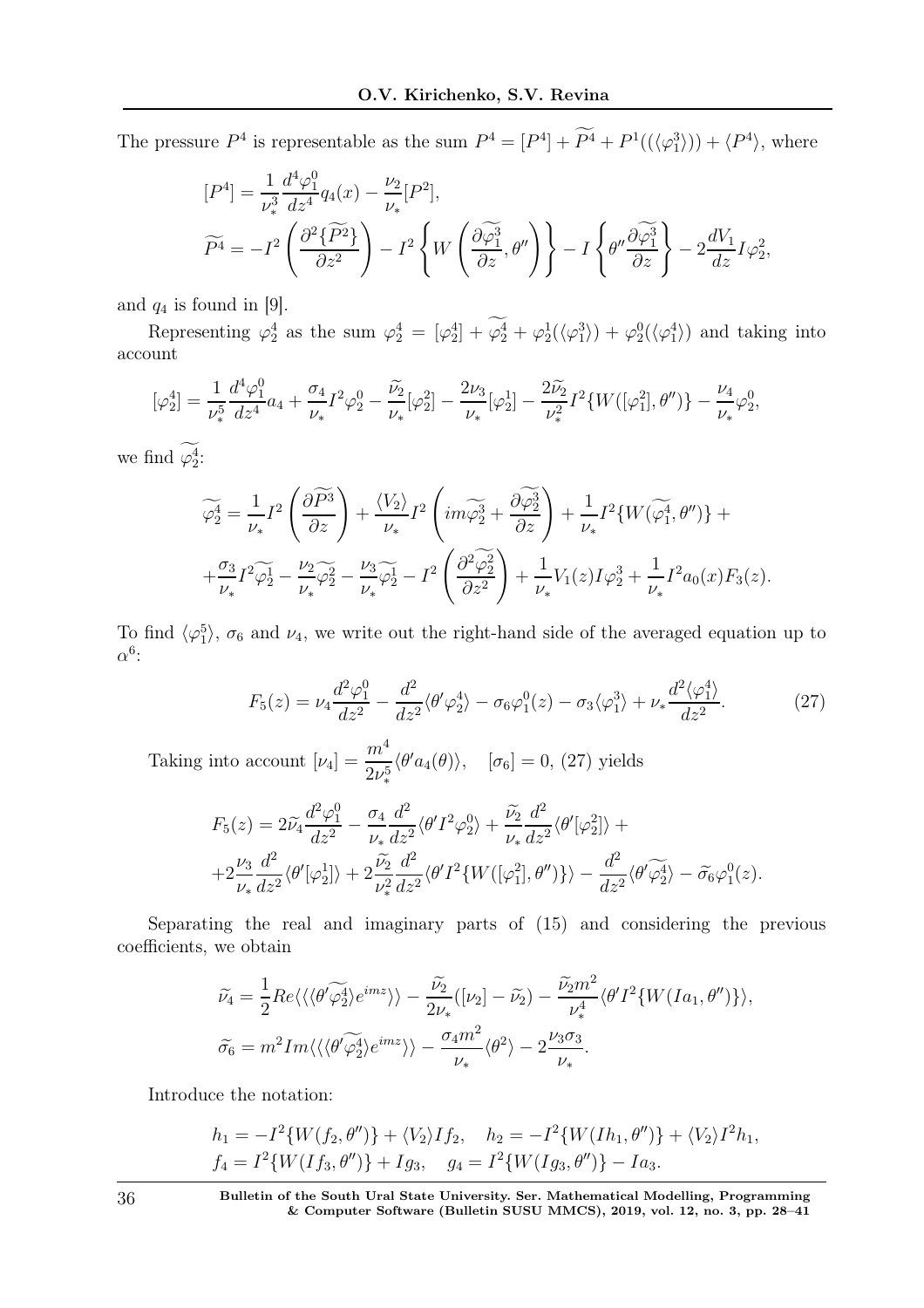Then the expression  $Re\langle\langle\langle \theta'\varphi_2^4\rangle e^{imz}\rangle\rangle$  has the following structure

$$
Re\langle\langle\langle\theta'\widetilde{\varphi_2^4}\rangle e^{imz}\rangle\rangle = \frac{1}{\nu_*^5} \langle\langle V_1^2\rangle\rangle \langle\theta'A_1\rangle + \frac{1}{\nu_*^5} \langle\langle\left(\frac{dV_1}{dz}\right)^2\rangle\rangle \langle\theta'A_2\rangle + \frac{1}{\nu_*^5} \langle\langle V_1^4\rangle\rangle \langle\theta'I^2f_2\rangle,
$$

where  $A_1$ ,  $A_2$  are determined by the formulas

$$
A_1 = -m^2 f_4 - 3\nu_2 \nu_* f_2 + 2m^2 I^2 f_2, \quad A_2 = 3\nu_*^2 I^2 f_2 - I h_2.
$$

Similarly,  $Im\langle\langle\langle \theta'\varphi_2^4\rangle e^{imz}\rangle\rangle$  has a form:

$$
Im\langle\langle\langle\theta'\widetilde{\varphi_2^4}\rangle e^{imz}\rangle\rangle=\frac{m}{\nu_*^3}\langle\langle V_1\rangle\rangle\langle\theta'B_1\rangle+\frac{m}{\nu_*^5}\langle\langle V_1^3\rangle\rangle\langle\theta'B_2\rangle,
$$

where  $B_1, B_2$  are determined by the formulas:

$$
B_1 = I^3 \{ \theta'' f_2 \} + I^2 \{ W(f_2, \theta'') \} + I^2 \{ W(I^2 f_2, \theta'') \} + I^2 g_2 -
$$
  

$$
- \frac{\nu_2}{\nu_*} (2I^2 \{ W(Ig_1, \theta'') \} + g_2) - \frac{1}{\nu_*^2} g_4,
$$
  

$$
B_2 = I^2 \{ W(I^2 f_2, \theta'') \} + I f_3.
$$

Note that in the order  $\alpha^4$ , as in the order  $\alpha^2$ , the expression for the viscosity expansion coefficients includes the averages of the even powers of  $V_1$ , and the eigenvalue coefficient contain the averages of odd powers of  $V_1$ . As in the previous order, for  $k = 6$  the solution of the equation (14) has the form:  $\langle \varphi_1^5 \rangle = e^{-imz} I_z(F_5(z)e^{imz}) / \langle V_2 \rangle$ .

**Case 1.**  $\theta(x)$  is an odd function. Then  $f_4(x)$  and  $g_4(x)$  are even functions.

**Case 2.**  $V_1(z)$  is an odd function of z. Then  $\langle V_1(z) \rangle = 0$ ,  $\langle V_1^3(z) \rangle = 0$  and  $\sigma_6 = 0$ . Using the obtained formulas, we construct graphs of curves of neutral stability  $y =$ 1  $\nu(\alpha)$ . For general flows, as well as for special cases considered above, there is a similar qualitative picture. The most dangerous are perturbations at  $m = 1$  (Fig. 1).



Fig. 1. Neutral stability curves

The found asymptotics allows us to investigate the trajectories of the motion of passive impurity particles in the secondary self-oscillatory flow [8]. The trajectories of particles in the linear approximation satisfy the equation

$$
\dot{\mathbf{x}} = \mathbf{V}(\mathbf{x}) + \mathbf{u}(\mathbf{x}, t), \quad \mathbf{u}(\mathbf{x}, t) = \varphi e^{i\omega t} + \varphi^* e^{-i\omega t}.
$$

The qualitative behavior of the trajectories is presented in Fig. 2.

Вестник ЮУрГУ. Серия <sup>≪</sup>Математическое моделирование и программирование<sup>≫</sup> (Вестник ЮУрГУ ММП). 2019. Т. 12, № 3. С. 28–41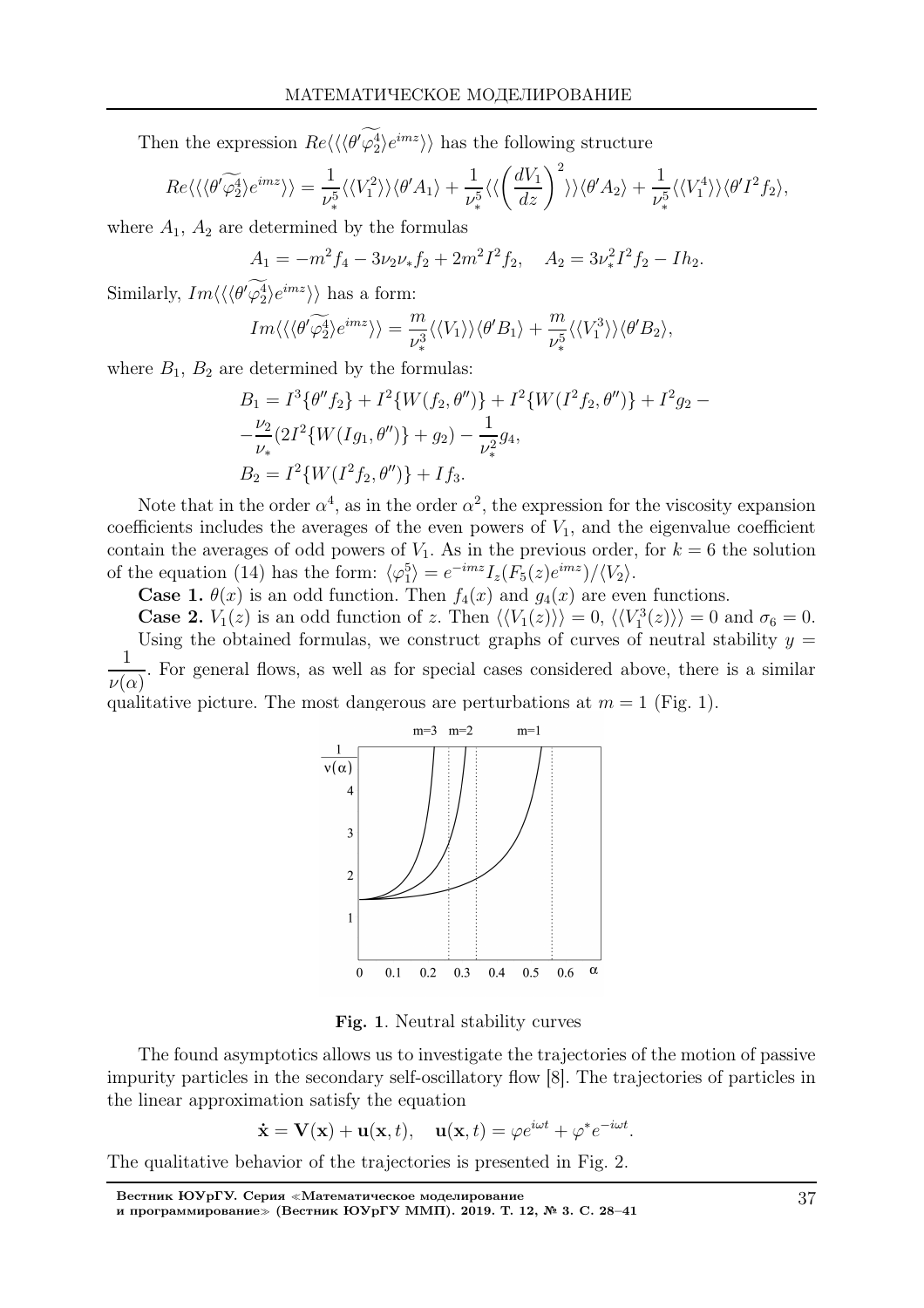

Fig. 2. Trajectories of the motion of particles of a passive admixture

#### Conclusion

The first terms of the long-wavelength asymptotics with respect to the parameter  $\alpha$ of linear spectral problem for a class of non-parallel flows close to the shear are found. A comparison with the case of the shear basic flow is made. It is shown that the expansion coefficients in terms of  $\alpha$  eigenvalues and the critical value of viscosity have the form (17), where the square brackets are used to denote the coefficients of viscosity and eigenvalues in the case of basic shear flow, and the wave is used to denote additional term. If  $V_1(z) = 0$ then that additional term is equal to zero.

The first terms of the expansion in series in the parameter  $\alpha$  of velocity  $\varphi_1^0(z)$ ,  $\varphi_2^0(x, z)$ ,  $\varphi_1^1(x, z)$  and pressure  $P^0$ ,  $P^1$  coincide with the coefficients for the case of shear basic flow. Average values  $\langle \varphi_1^1 \rangle = \langle \varphi_1^2 \rangle = 0$ , as in the case of shear basic flow, but  $\langle \varphi_1^k \rangle \neq 0$  for  $k \geq 3$ .

The coefficients of the decomposition in a series of eigenfunctions have the following structure:

$$
\begin{aligned} \varphi_1^k &= [\varphi_1^k] + \widetilde{\varphi_1^k} + \varphi_1^1(\langle \varphi_1^{k-1} \rangle) + \langle \varphi_1^k \rangle, \\ \varphi_2^k &= [\varphi_2^k] + \widetilde{\varphi_2^k} + \varphi_2^1(\langle \varphi_1^{k-1} \rangle) + \varphi_2^0(\langle \varphi_1^k \rangle), \end{aligned}
$$

and the coefficients of decomposition in a series of pressure have the following structure

$$
P^k = [P^k] + \widetilde{P^k} + P^1(\langle \varphi_1^{k-1} \rangle) + \langle P^k \rangle.
$$

Here  $k = 1, 2, 3, 4$ . The expressions in square brackets  $[\varphi_i^k]$ ,  $[P^k]$  are the solutions of the same equations, as in the case of shear basic flow and coincide with corresponding coefficients if  $\tilde{\nu}_i = 0$ ,  $\tilde{\sigma}_i = 0$ .

If at least one of the conditions is met:  $\theta(x)$  is odd or  $V_1(z)$  is odd, then critical value of viscosity  $V_1(z)$  is an even function of  $\alpha$  as in the case of shear basic flow (up to order  $k = 4$  inclusively):

$$
\nu(\alpha) = \nu_* + \nu_2 \alpha^2 + \nu_4 \alpha^4 + O(\alpha^5), \quad \alpha \to 0.
$$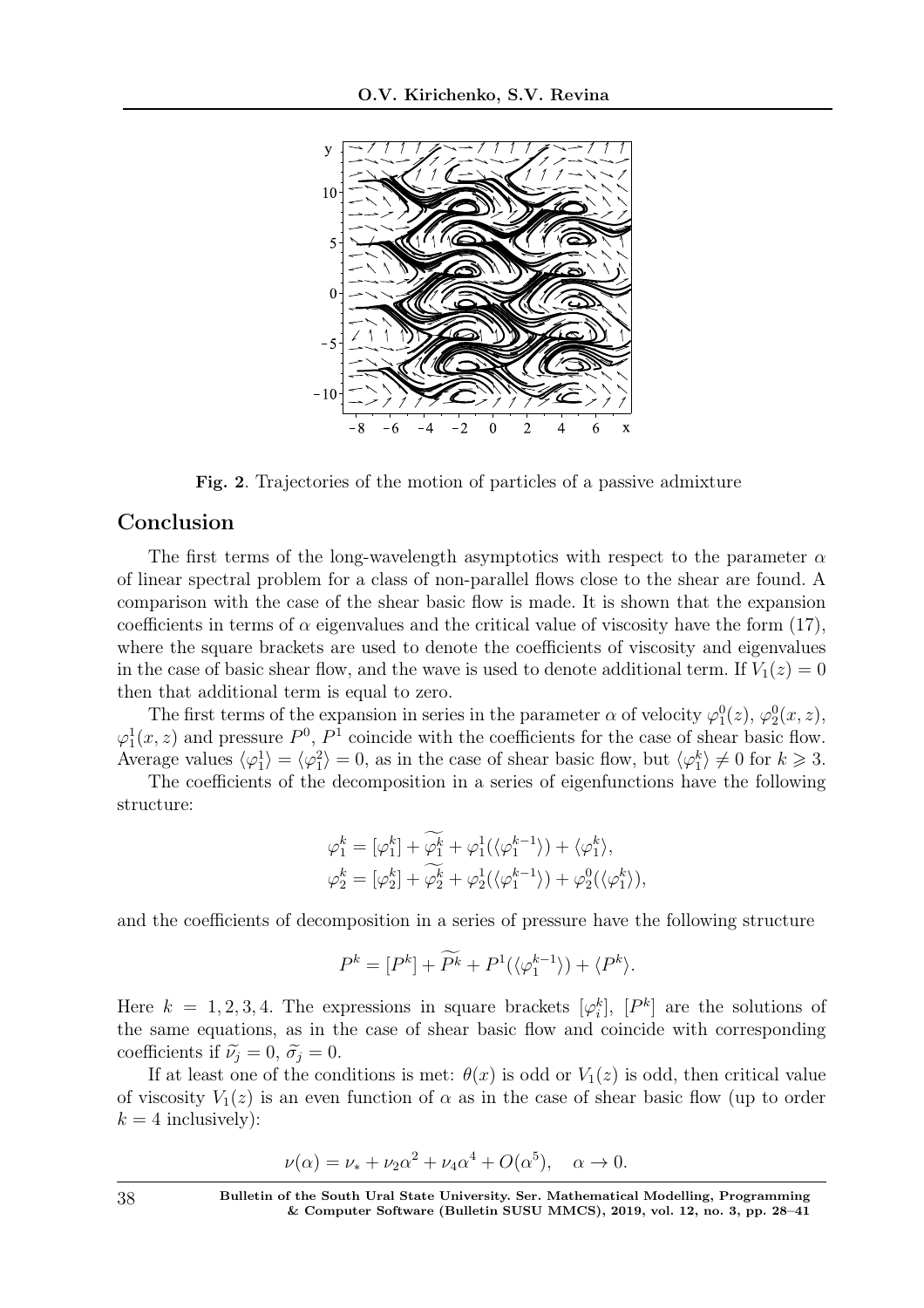If  $\theta(x)$  is odd, then odd components of the eigenvalue decomposition, starting with the third, are zero:

$$
\sigma(\alpha) = \sigma_1 \alpha + \sigma_4 \alpha^4 + \sigma_6 \alpha^6 + O(\alpha^7), \quad \alpha \to 0.
$$

If  $V_1(z)$  is odd, then even components of the eigenvalue decomposition are zero:

$$
\sigma(\alpha) = \sigma_1 \alpha + \sigma_3 \alpha^3 + \sigma_5 \alpha^5 + O(\alpha^6), \quad \alpha \to 0.
$$

Thus, under both conditions eigenvalues up to terms of order  $\alpha^5$  have the form

$$
\sigma(\alpha) = \pm im\alpha \langle V_2 \rangle + O(\alpha^5), \quad \alpha \to 0,
$$

as in a shear basic flow case.

For a basic flow close to a shear of general form the inequality  $\nu_2 < [\nu_2]$  is fulfilled, therefore, the loss of stability of such flows occurs at higher Reynolds numbers, than for shear flow.

Neutral stability curves qualitatively coincide with the corresponding curves for the Kolmogorov-flow (2). The trajectories of the passive admixture, found numerically, consistent with Obukhov's hydrodynamics experiments [11].

#### References

- 1. Dolzhanskii F.V. Lektsii po geofizicheskoj gidrodinamike [Lectures on Geophysical Hydrodynamics]. Moscow, IVM RAN, 2006. (in Russian)
- 2. Andreev V.K. On the Solution of an Inverse Problem Simulating Two-Dimensional Motion of a Viscous Fluid. Bulletin of the South Ural State University. Series: Mathematical Modelling, Programming and Computer Software, 2016, vol. 9, no. 4, pp. 5–16. DOI: 10.14529/mmp160401
- 3. Sun-Chul Kim, Tomoyuki Miyaji, Hisashi Okamoto. Unimodal Patterns Appearing in the Two-Dimensional Navier–Stokes Flows Under General Forcing at Large Reynolds Numbers. Nonlinearity, 2017, vol. 28, no. 9, pp. 234–246.
- 4. Kalashnik M., Kurgansky M. Nonlinear Dynamics of Long-Wave Perturbations of the Kolmogorov Flow for Large Reynolds Numbers. Ocean Dynamics, 2018, vol. 68, pp. 1001–1012.
- 5. Meshalkin L.D., Sinai Ia.G. Investigation of the Stability of a Stationary Solution of a System of Equations for the Plane Movement of an Incompressible Viscous Liquid. Journal of Applied Mathematics and Mechanics, 1961, vol. 25, no. 6, pp. 1700–1705.
- 6. Yudovich V.I. Instability of Viscous Incompressible Parallel Flows with Respect to Spatially Periodic Perturbations. Numerical Methods for Problems in Mathematical Physics, 1966, Moscow, pp. 242–249. (in Russian)
- 7. Yudovich V.I. Natural Oscillations Arising from Loss of Stability in Parallel Flows of a Viscous Liquid under Longwavelength Periodic Disturbances. Fluid Dynamics, 1973, vol. 8, pp. 26–29.
- 8. Melekhov A.P., Revina S.V. Onset of Self-Oscillations upon the Loss of Stability of Spatially Periodic Two Dimensional Viscous Fluid Flows Relative to Long-Wave Perturbations. Fluid Dynamics, 2008, vol. 43, no. 2, pp. 203–216.
- 9. Revina S.V. Recurrence Formulas for Long Wavelength Asymptotics in the Problem of Shear Flow Stability. Computational Mathematics and Mathematical Physics, 2013, vol. 53, no. 8, pp. 1207–1220. DOI: 10.1134/S096554251306016X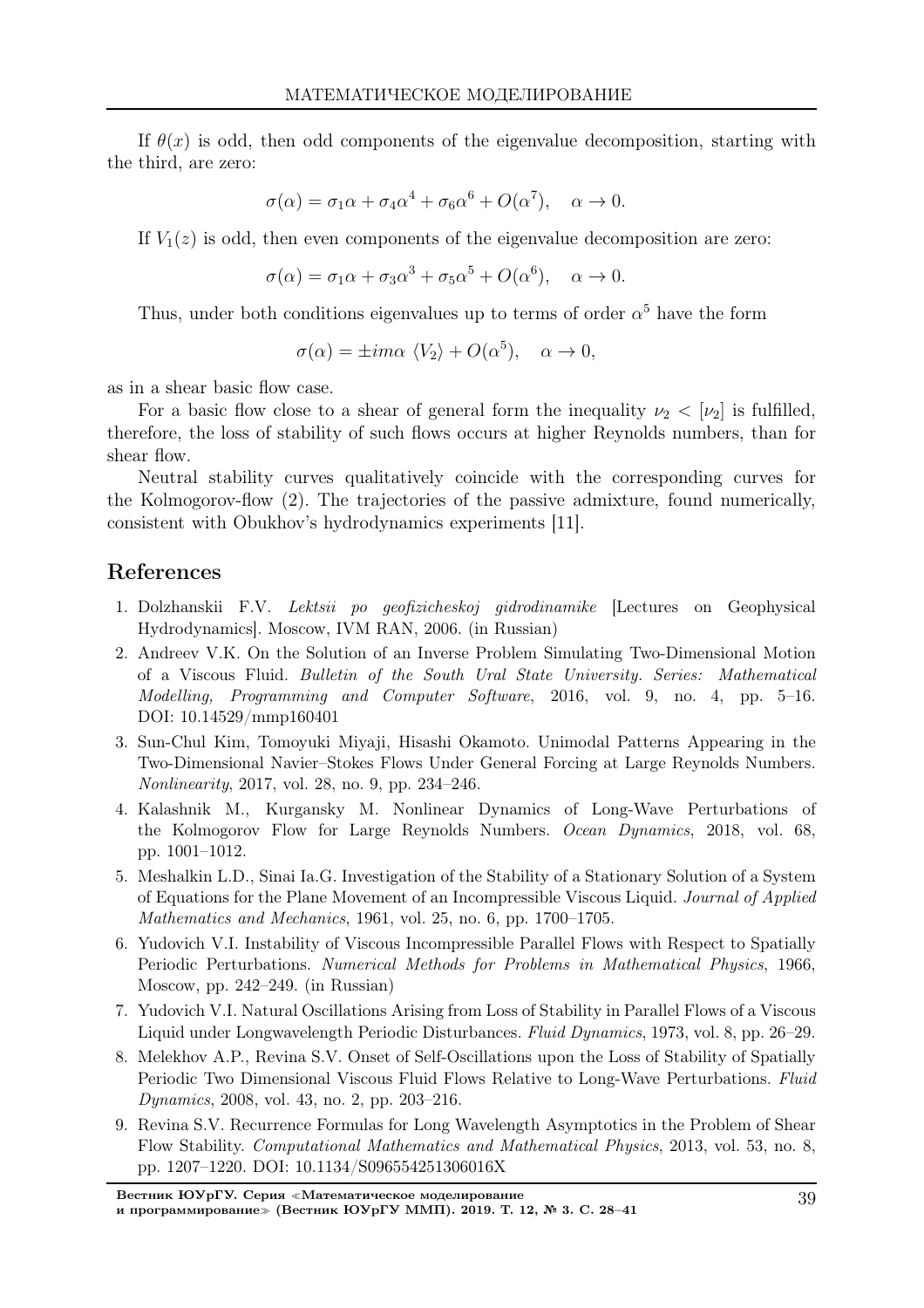- 10. Revina S.V. Stability of the Kolmogorov Flow and Its Modifications. Computational Mathematics and Mathematical Physics, 2017, vol. 57, no. 6, pp. 995–1012. DOI: 10.1134/S0965542517020130
- 11. Obukhov A.M. Kolmogorov Flow and Laboratory Simulation of It. Russian Mathematical Surveys, 1983, vol. 38, no. 4, pp. 113–126.

Received December 11, 2018

#### УДК 517.958 DOI: 10.14529/mmp190303

### ОБ УСТОЙЧИВОСТИ ДВУМЕРНЫХ ТЕЧЕНИЙ, БЛИЗКИХ К СДВИГОВЫМ

### О.В. Кириченко<sup>1</sup>, С.В. Ревина<sup>1,2</sup>

<sup>1</sup>Южный федеральный университет, г. Ростов-на-Дону, Российская Федерация <sup>2</sup>Южный математический институт Владикавказского научного центра РАН, г. Владикавказ, Российская Федерация

> Рассматривается задача устойчивости двумерных пространственнопериодических течений общего вида, близких к сдвиговым, в предположении, что отношение периодов стремится к нулю, а среднее скорости вдоль <sup>≪</sup>длинного<sup>≫</sup> периода отлично от нуля. Найдены первые члены длинноволновой асимптотики. Коэффициенты асимптотических разложений явно выражаются через некоторые вронскианы и интегральные операторы типа Вольтерра, как и в сдвиговом случае. Выявлена структура собственных значений и собственных функций для первых членов асимптотики, произведено сравнение со сдвиговым случаем. Исследованы подклассы рассматриваемого класса течений, в которых обнаруживаются общие свойства качественного поведения собственных значений и собственных функций. Построены графики нейтральных кривых. Численно найдены наиболее опасные возмущения. Приведены траектории движения пассивной примеси во вторичном автоколебательном потоке в линейном приближении.

> Ключевые слова: длинноволновая асимптотика; устойчивость двумерных течений вязкой жидкости; кривые нейтральной устойчивости.

#### Литература

- 1. Должанский, Ф.В. Лекции по геофизической гидродинамике / Ф.В. Должанский. М.: ИВМ РАН, 2006.
- 2. Андреев, В.К. О решении одной обратной задачи, моделирующей двумерное движение вязкой жидкости / В.К. Андреев // Вестник ЮУрГУ. Серия: Математическое моделирование и программирование. – 2016. – Т. 9, № 4. – С. 5–16.
- 3. Sun-Chul Kim. Unimodal Patterns Appearing in the Two-Dimensional Navier–Stokes Flows under General Forcing at Large Reynolds Numbers / Sun-Chul Kim, Tomoyuki Miyaji, Hisashi Okamoto // Nonlinearity. – 2017. – V. 28, № 9. – P. 234–246.
- 4. Kalashnik, M. Nonlinear Dynamics of Long-Wave Perturbations of the Kolmogorov Flow for Large Reynolds Numbers / M. Kalashnik, M. Kurgansky // Ocean Dynamics. – 2018. – V. 68. – P. 1001–1012.